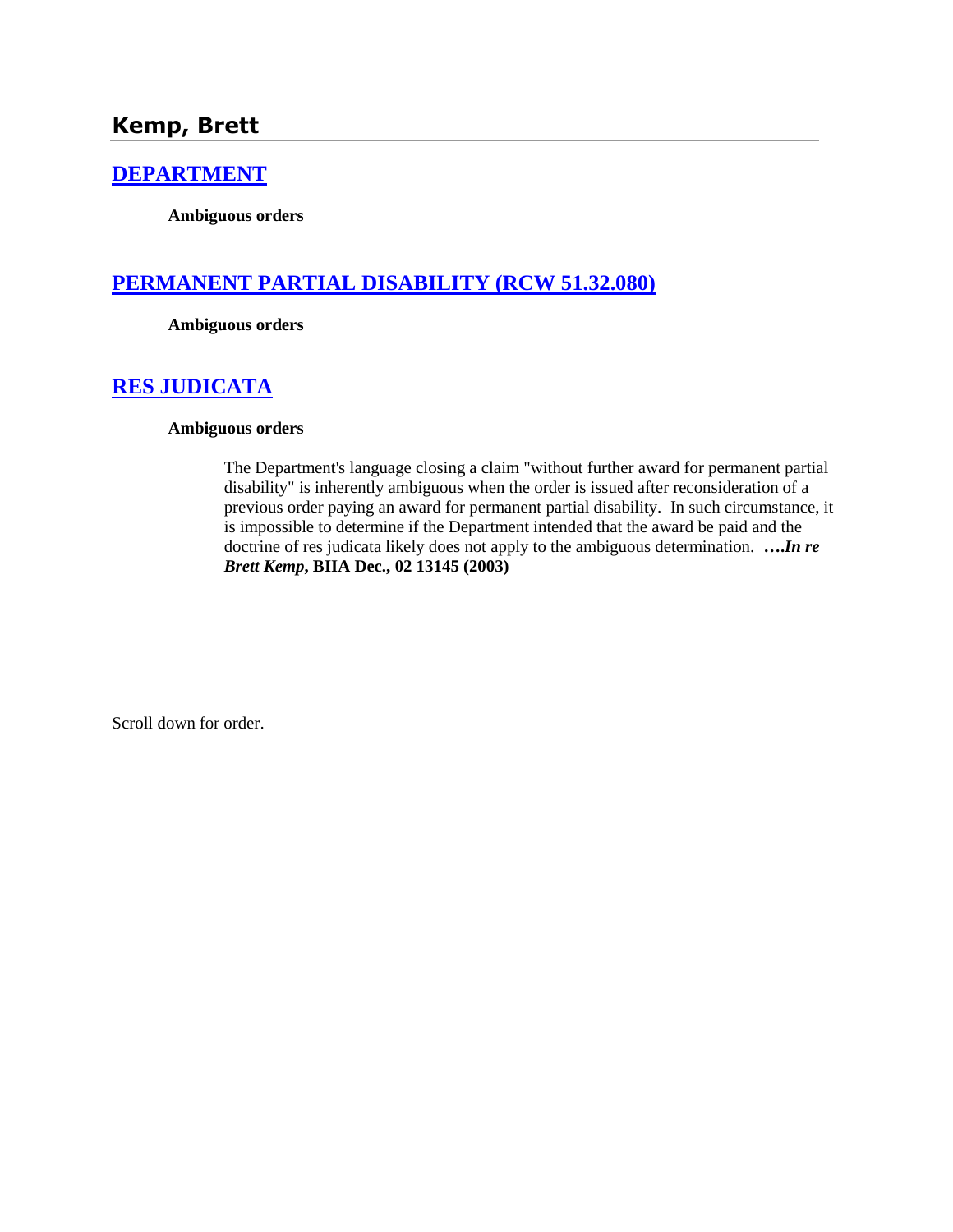#### **BEFORE THE BOARD OF INDUSTRIAL INSURANCE APPEALS STATE OF WASHINGTON**

**)**

**IN RE: BRETT S. KEMP ) DOCKET NO. 02 13145**

**CLAIM NO. X-000228 ) DECISION AND ORDER**

APPEARANCES:

Claimant, Brett S. Kemp, by Robinson & Kole, P.S., Inc., per Dennis A. Kole

Employer, Huizenga Brothers Construction, Inc., None

Department of Labor and Industries, by The Office of the Attorney General, per Odin Maxwell, Assistant

This is an appeal filed by the claimant, Brett S. Kemp, on March 21, 2002, from an order of the Department of Labor and Industries dated February 15, 2002, that paid time loss compensation through January 8, 1998, and then closed the claim without further treatment or award. The Department order is **REVERSED AND REMANDED.**

## **DECISION**

Pursuant to RCW 51.52.104 and RCW 51.52.106, this matter is before the Board for review and decision on a timely Petition for Review filed by the claimant to a Proposed Decision and Order issued on February 11, 2003, in which the order of the Department dated February 15, 2002, was reversed and remanded.

The Board has reviewed the evidentiary rulings in the record of proceedings and finds that no prejudicial error was committed. The rulings are affirmed.

The issue presented by this appeal and the evidence presented by the parties are adequately set forth in the Proposed Decision and Order.

After consideration of the Proposed Decision and Order and the Petition for Review filed thereto, and a careful review of the entire record before us, we are persuaded that the Proposed Decision and Order is supported by the preponderance of the evidence and is correct. However, we have granted review in this matter because we agree with Mr. Kemp that Conclusion of Law No. 3 in the Proposed Decision and Order does not adequately address the totality of the permanent partial disability award to which he is entitled.

1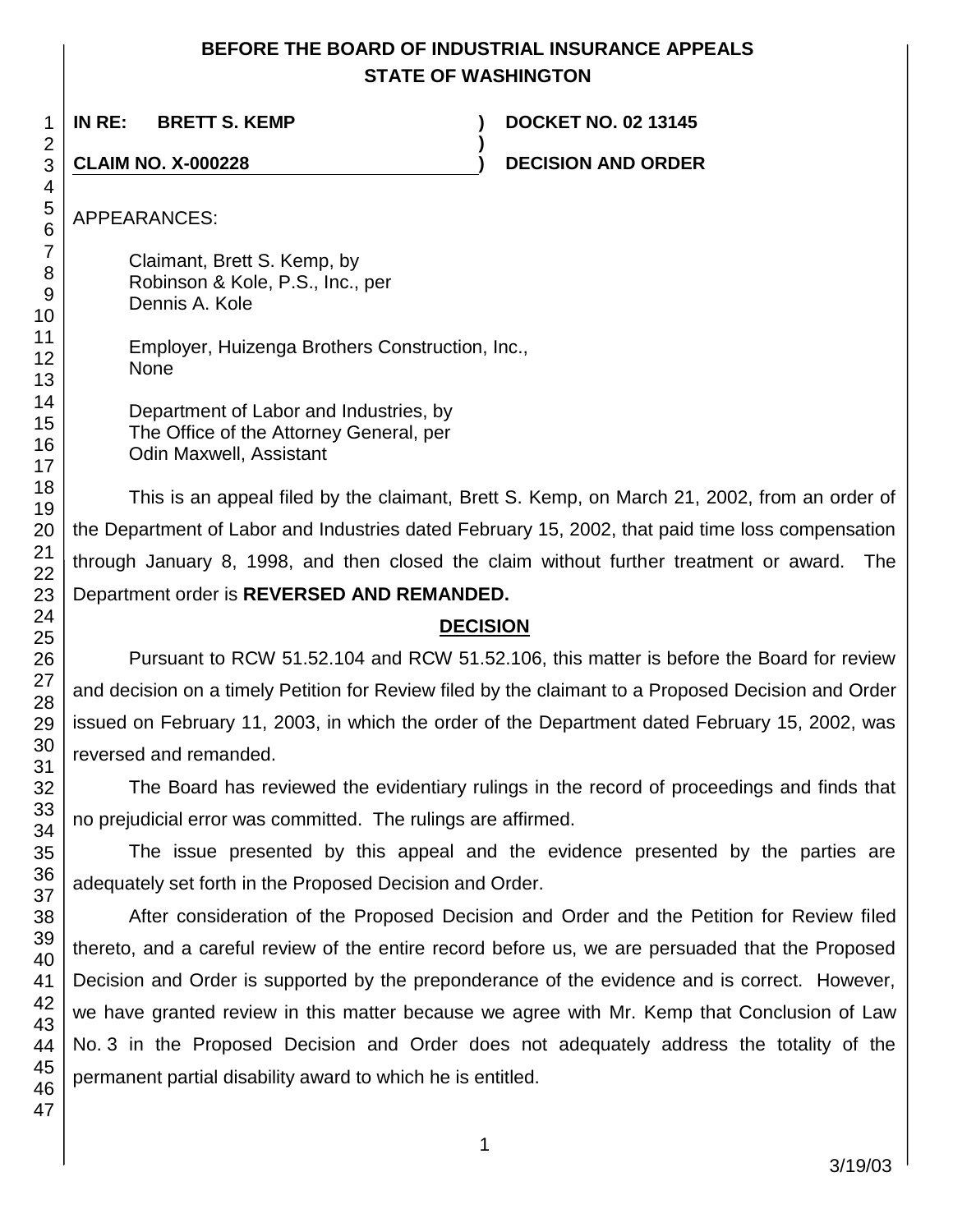Part of this confusion derives, we believe, from the pattern of Department orders issued in this matter. We summarize these orders:

- 8/21/01 The Department issues an order awarding the claimant a Category 2 permanent partial disability award for skin impairment and closed the claim.
- 8/27/01 The claimant files a Notice of Appeal from the August 21 order.
- 9/14/01 The Department reconsiders the August 21, 2001 order and states that it will issue a new order after further review.
- 9/17/01 The Board issues an order returning the case to the Department for further action.
- 12/16/01 The Department changed the August 21, 2001 order from a final to a temporary order and allowed the claim to remain open.

2/15/02 The Department issues an order closing the claim effective February 15, 2002, and stating, "**there is no additional permanent partial disability.**"

3/21/02 Claimant appeals the February 15, 2002 order.

While the Department specifies in its February 15, 2002 order that there is, "no **additional**  permanent partial disability," it does not specify what that permanent partial disability is. The Department clearly changed the status of its original order awarding permanent partial disability from final to temporary. We do not believe that an order simply closing the claim with, "no additional permanent partial disability" adequately addresses the content of any outstanding temporary order. We do not know, by the content of the February 15, 2002 order, whether the Department intended to confirm the previous Category 2 for permanent skin impairments awarded by the August 21, 2001 order, or some lesser amount.

Again, we have seen the Department use similar language in recent orders. For example, we recently held in the matter of *In re Julian R. Green*, Dckt. No. 01 25707 (January 15, 2003), that the Department's language closing the claim without "further award for permanent partial disability" is inherently ambiguous when the Department had reconsidered a previous order paying an award for permanent partial disability. Citing *King v. Department of Labor & Indus*., 12 Wn. App. 1 (1974), we also stated that fundamental fairness requires that a Department order be unambiguous in order to give it res judicata effect.

Gratefully, in Mr. Kemp's case, we need not speculate as to the Department's intent because the testimony of Frederick Braun, M.D., provides sufficient basis to address the totality of Mr. Kemp's permanent partial disability. We conclude that Mr. Kemp is entitled to a Category 2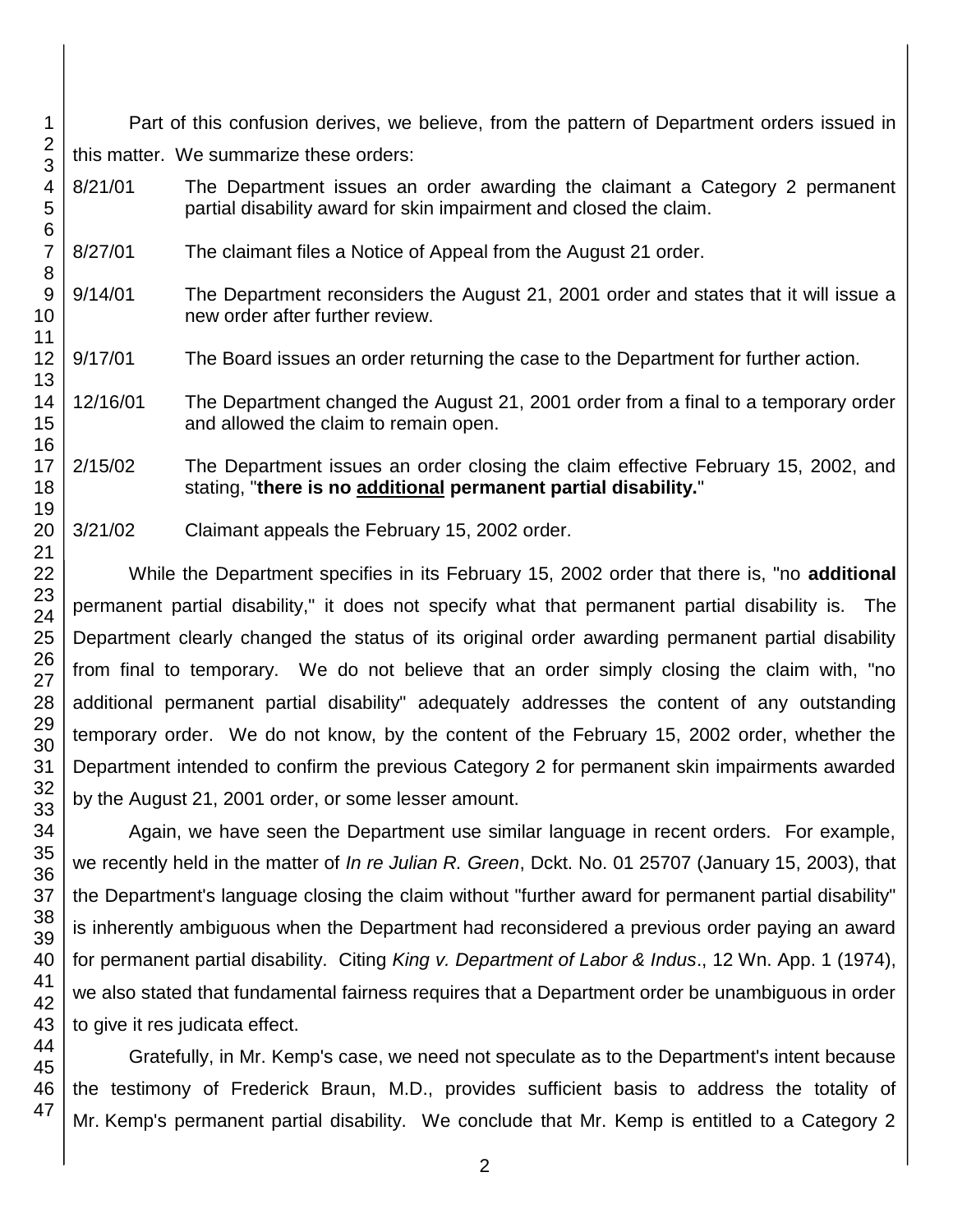award for the categories of permanent skin impairments, and a further permanent partial disability award of 11 percent when compared to total bodily impairment for balance and memory. We will amend the Findings of Fact and Conclusions of Law accordingly.

#### **FINDINGS OF FACT**

1. On December 16, 1997, Mr. Kemp filed an application for benefits with the Department of Labor and Industries, alleging that he had sustained an industrial injury on December 16, 1997, during the course of his employment with Huizenga Brothers Construction, Inc. On January 12, 1998, the Department allowed the claim and paid time loss compensation. On May 5, 1998, the Department ended time loss compensation and closed the claim without further award.

On July 2, 1998, Mr. Kemp filed a Protest and Request for Reconsideration from the May 5, 1998 Department order. On August 14, 1998, the Department held the May 5, 1998 order in abeyance. On December 7, 1998, Mr. Kemp filed a general protest to any adverse orders issued by the Department.

On January 13, 1999, the Department set aside and held for naught the May 5, 1998 order, held the claim open for treatment until January 13, 1999, and then closed the claim without further award. On January 25, 1999, Mr. Kemp filed a Protest and Request for Reconsideration from the January 13, 1999 Department order. On January 19, 2001, the Department reversed the January 13, 1999 order, and held the claim open.

On August 21, 2001, the Department closed the claim with a permanent partial disability award of Category 2 for permanent skin impairments. On August 27, 2001, Mr. Kemp filed a Notice of Appeal with the Board of Industrial Insurance Appeals from the August 21, 2001 order. On September 14, 2001, the Department issued an order reconsidering the August 21, 2001 order, and noted that an additional order would issue after further review. On September 17, 2001, the Board of Industrial Insurance Appeals issued an Order Returning Case to Department for Further Action. On December 16, 2001, the Department issued an order changing the August 21, 2001 order from a final to a temporary order, and kept the claim open.

On February 15, 2002, the Department ended time loss compensation and closed the claim without further award. On March 21, 2002, Mr. Kemp filed a Notice of Appeal with the Board of Industrial Insurance Appeals from the February 15, 2002 order. On April 19, 2002, the Board issued an order granting the appeal, assigned it Docket No. 02 13145, and directed that proceedings be held on the issues raised by the Notice of Appeal.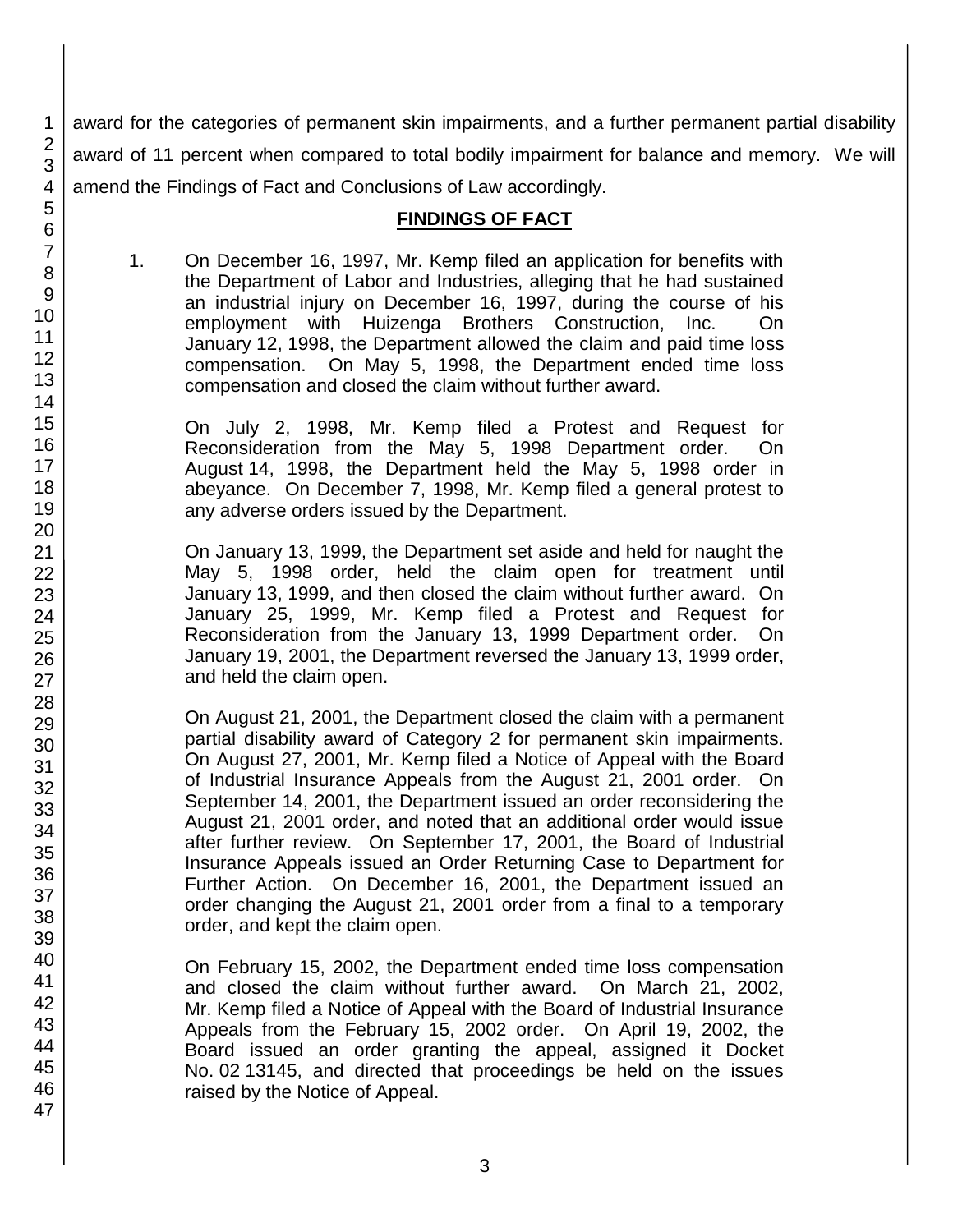- 2. On December 16, 1997, Mr. Kemp sustained an industrial injury to his head and face while in the course of his duties with employer Huizenga Brothers Construction, Inc.
- 3. The industrial injury of December 16, 1997, proximately caused Mr. Kemp to suffer a contusion to his left face with fractures, a closed head injury, and a minimal to mild concussion.
- 4. The industrial injury of December 16, 1997, proximately caused Mr. Kemp to suffer a head injury, with continued memory and balance difficulties.
- 5. All of Mr. Kemp's medical conditions, proximately caused by his December 16, 1997 industrial injury, had reached medical maximum improvement as of February 15, 2002.
- 6. As of February 15, 2002, Mr. Kemp's memory and balance conditions proximately caused by the effect of the industrial injury were medically fixed and stable and not in need of further proper and necessary medical treatment. Mr. Kemp sustained a permanent impairment as a result of these conditions equal to 11 percent as compared to total bodily impairment.
- 7. As of February 15, 2002, Mr. Kemp's skin conditions to the structures of his face were medically fixed and stable and not in need of further proper and necessary medical treatment. Mr. Kemp sustained a permanent impairment as a result of these conditions, which is most accurately described by Category 2 of WAC 296-20-470 for permanent skin impairment.

#### **CONCLUSIONS OF LAW**

- 1. The Board of Industrial Insurance Appeals has jurisdiction over the parties and the subject matter of this timely filed appeal.
- 2. As of February 15, 2002, Mr. Kemp sustained a permanent partial disability within the meaning of RCW 51.32.080, equal to Category 2 of WAC 296-20-470 Categories for skin impairments.
- 3. As of February 15, 2002, Mr. Kemp was permanently partially disabled within the meaning of RCW 51.32.080, as described as 11 percent when compared to total bodily impairment for memory and balance.
- 4. The Department order of February 15, 2002, is incorrect and is reversed. This matter is remanded to the Department of Labor and Industries with instructions to award Mr. Kemp a Category 2 award for